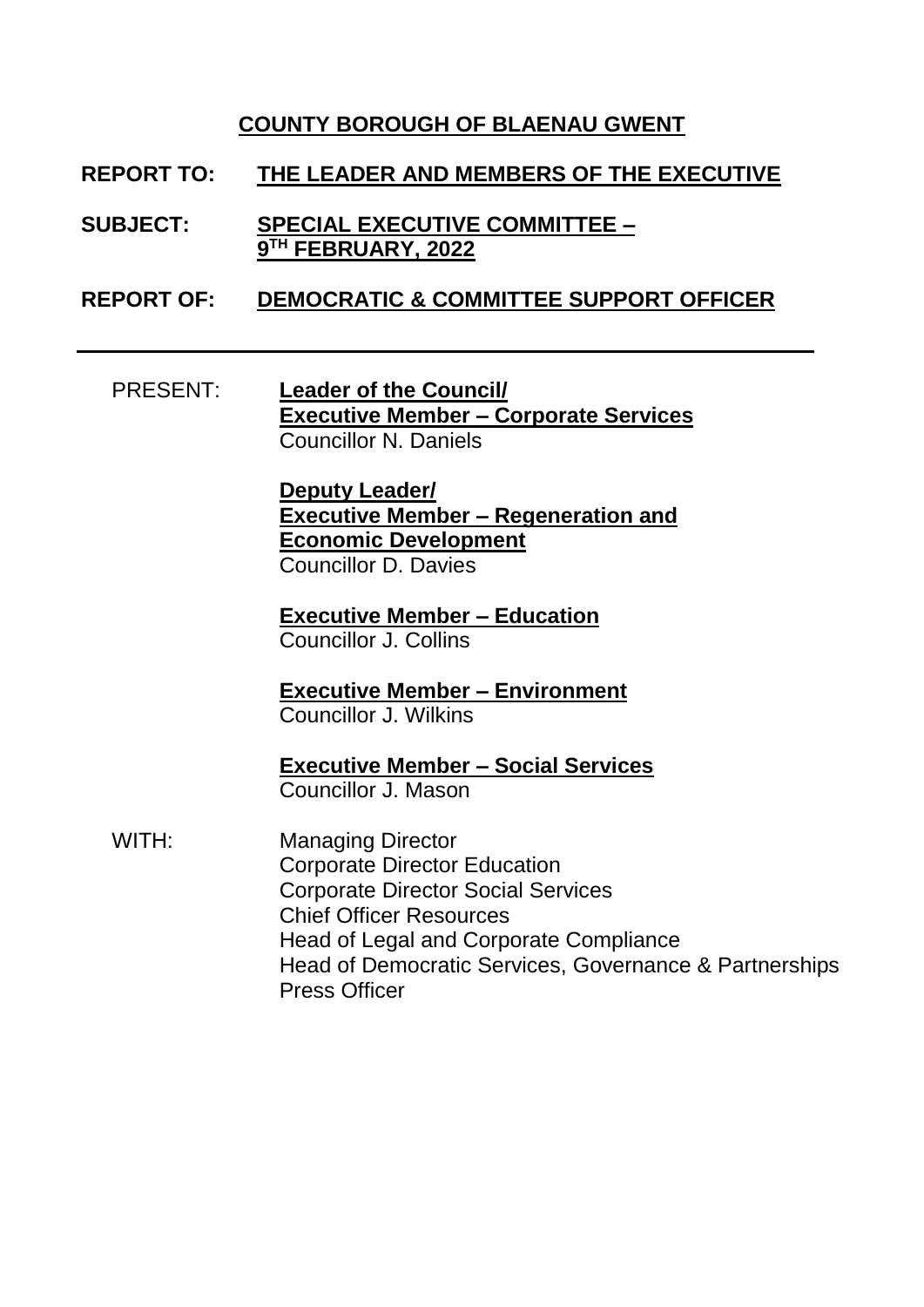## **DECISIONS UNDER DELEGATED POWERS**

| <u>ITEM</u>  | <b>SUBJECT</b>                                                                               |
|--------------|----------------------------------------------------------------------------------------------|
| <b>No. 1</b> | <b>SIMULTANEOUS TRANSLATION</b>                                                              |
|              | It was noted that no requests had been received for the simultaneous<br>translation service. |
| <b>No. 2</b> | <b>APOLOGIES</b>                                                                             |
|              | An apology for absence was received from the Chief Officer Commercial<br>and Customer.       |
| <b>No. 3</b> | DECLARATIONS OF INTEREST AND DISPENSATIONS                                                   |
|              | There were no declarations of interest and dispensations raised.                             |
|              | <b>MINUTES</b>                                                                               |
| <b>No. 4</b> | <b>EXECUTIVE</b>                                                                             |
|              | Consideration was given to the minutes of the meeting held on<br>the $19th$ January, 2021.   |
|              | RESOLVED that the minutes be accepted as a true record of<br>proceedings.                    |
|              |                                                                                              |
|              |                                                                                              |
|              |                                                                                              |
|              |                                                                                              |
|              |                                                                                              |
|              |                                                                                              |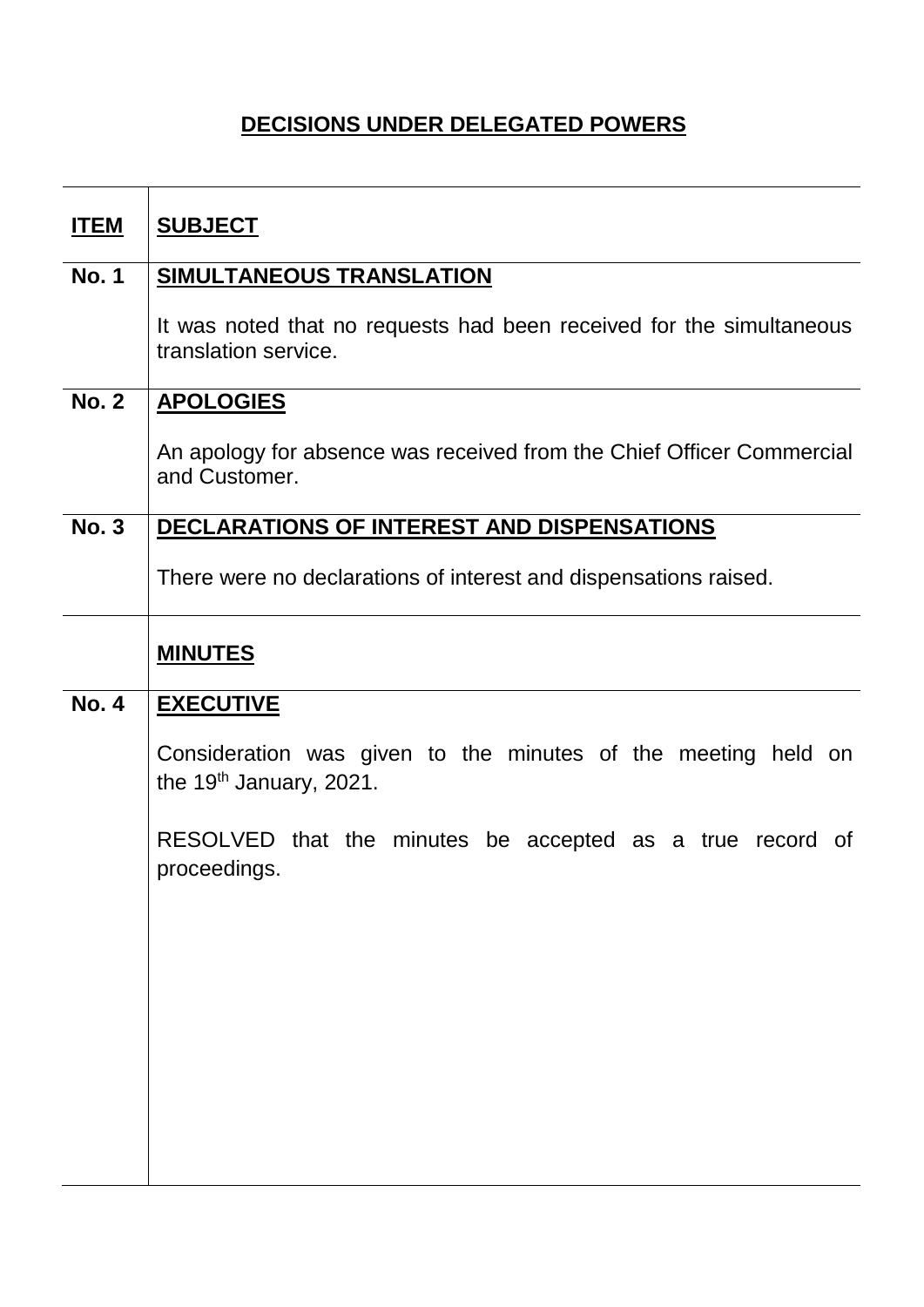|              | <b>DECISION ITEMS - CORPORATE SERVICES</b>                                                                                                                                                                                                                                                                                                                                                                                                                                                                                                                                                                                                                                                                                                                                                                                                                     |
|--------------|----------------------------------------------------------------------------------------------------------------------------------------------------------------------------------------------------------------------------------------------------------------------------------------------------------------------------------------------------------------------------------------------------------------------------------------------------------------------------------------------------------------------------------------------------------------------------------------------------------------------------------------------------------------------------------------------------------------------------------------------------------------------------------------------------------------------------------------------------------------|
| <b>No. 5</b> | <b>REVENUE BUDGET 2022/2023</b>                                                                                                                                                                                                                                                                                                                                                                                                                                                                                                                                                                                                                                                                                                                                                                                                                                |
|              | Consideration was given to the report of the Chief Officer Resources.                                                                                                                                                                                                                                                                                                                                                                                                                                                                                                                                                                                                                                                                                                                                                                                          |
|              | The Chief Officer Resources advised that the report provided an update<br>on the positive provisional local government settlement for 2022/23 and<br>its impact upon the Council's budget. It also outlined the detailed revenue<br>budget for 2022/23 and sought approval of the level of Council Tax<br>increase for the 2022/2023 financial year.                                                                                                                                                                                                                                                                                                                                                                                                                                                                                                           |
|              | The Chief Officer Resources added that the revised Medium Term<br>Financial Strategy was agreed by Council in November 2021 and advised<br>that this report updated Members with the latest financial position<br>regarding the budget following the announcement of the provisional local<br>government settlement for 2022/23.                                                                                                                                                                                                                                                                                                                                                                                                                                                                                                                               |
|              | The Chief Officer Resources further spoke the report and provided an<br>overview of the areas covered in the report as follows:-                                                                                                                                                                                                                                                                                                                                                                                                                                                                                                                                                                                                                                                                                                                               |
|              | <b>National Aggregate External Finance (AEF) Position</b><br>• Blaenau Gwent AEF position<br>Aggregated External Finance (AEF) funding compared to MTFS<br>• Cost Pressures and Growth<br>Treatment of Grants transferring into the Settlement<br>$\bullet$<br><b>Individual Schools Budget</b><br>Revised funding gap<br><b>Bridging The Gap Programme</b><br>Revenue Budget 2021/22<br>$\bullet$<br><b>General Revenue Reserves 2021/22</b><br>In conclusion, the Chief Officer Resources referred to discussions at the<br>Joint Scrutiny Committee held on 8 <sup>th</sup> February, 2022 and advised that<br>Members accepted recommendations 3.1.1 to 3.1.6, however it was<br>recommended by the Committee that a decision in relation to 3.1.7 and<br>3.1.8 be deferred until the Full Council meeting scheduled to be held on<br>17th February, 2022. |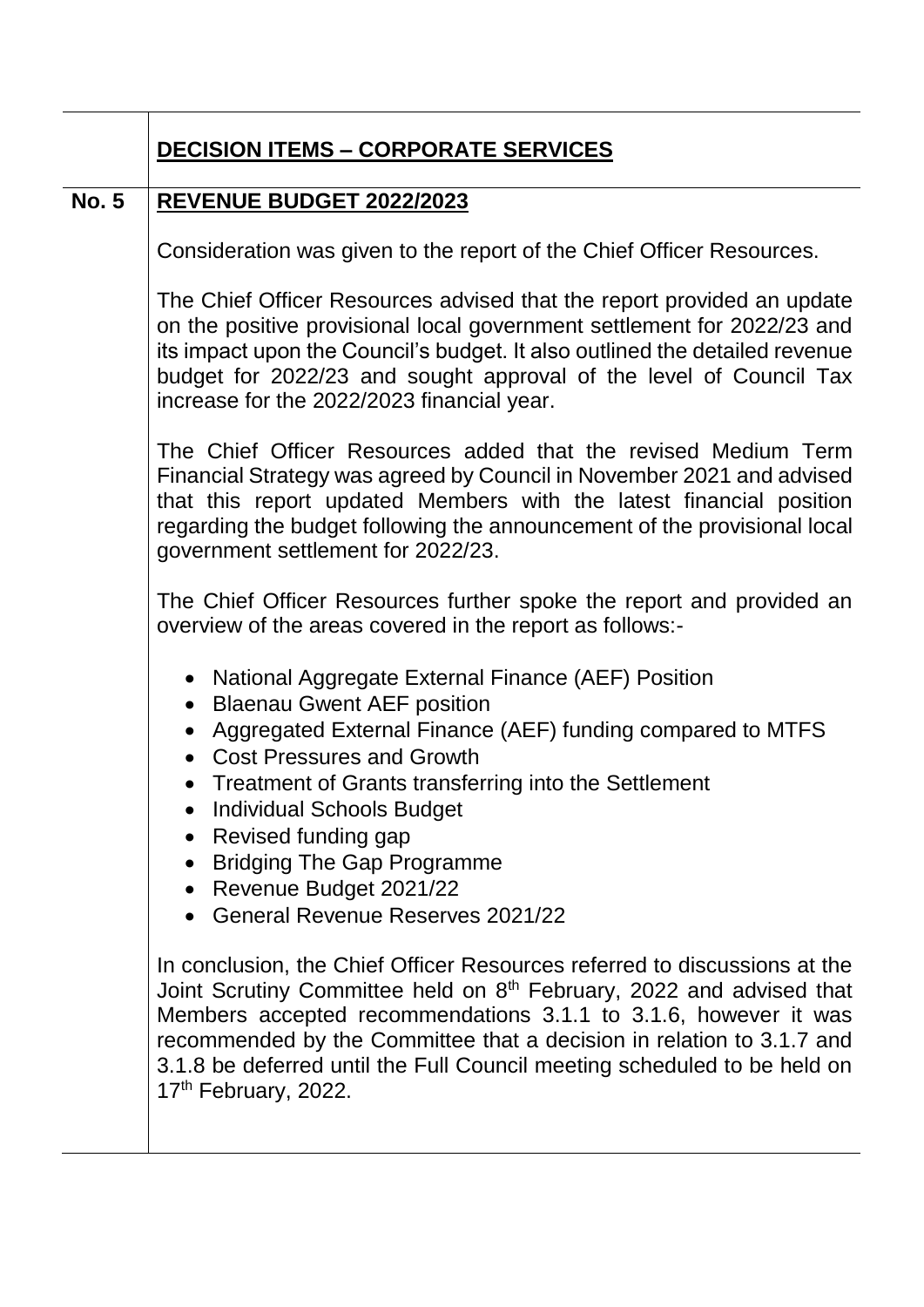The Leader noted the report which detailed a positive final budget to be set by this administration. The Leader was pleased that this Authority was able to produce a balanced and legal budget. There had been no reason, again this year to take monies from reserves this had resulted in reserves levels held by this Council being built up to an appropriate level.

The Leader proposed that recommendations 3.1.1 to 3.1.6 be agreed and recommendations 3.1.7. and 3.1.8 be determined by Full Council on 17<sup>th</sup> February, 2022. This proposal was seconded.

The Executive Member for Education was delighted with the large amount of money to be passported to schools which would be extremely welcomed by head teachers and be of great benefit to the children and young people of Blaenau Gwent.

The Executive Member for Social Services also welcomed the support in the budget for Social Services.

The Leader added that both Executive Members for Social Services and Education had been great advocates in their respective areas and stated that the commitment given in 2017 to protect and support Education and Social Services had been demonstrated during this administrations term of office.

RESOLVED that the report be accepted and the following be agreed:-

- 3.1.1 the 2022/23 revenue budget be recommended to Council;
- 3.1.2 comment was provided on the outcomes within the overall provisional RSG Settlement and note the potential for further change in the Final RSG Settlement;
- 3.1.3 comment was provided on the outcomes within the BGCBC provisional RSG Settlement and its impact upon the Medium Term Financial Strategy;
- 3.1.4 the cost pressures and growth items (£4m in total) identified in Appendix 2 for inclusion in the budget be recommended to Council;
- 3.1.5 passporting the grants transferring into the Settlement of £265,000 to the relevant services be recommended to Council;